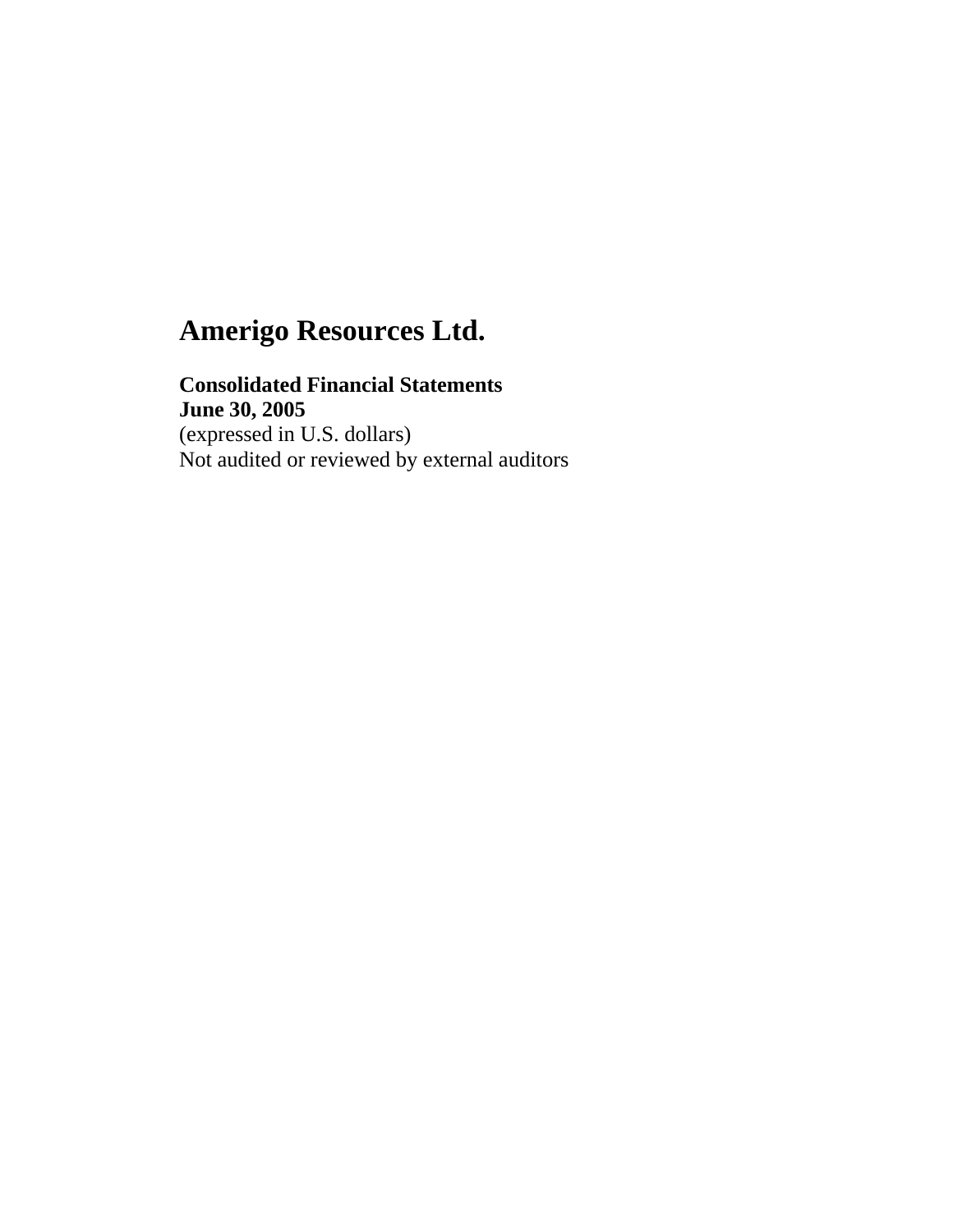Consolidated Balance Sheets (Unaudited)

(expressed in U.S. dollars)

|                                                                                                                                     | June 30<br>2005<br>\$                                 | December 31<br>2004<br>\$                             |
|-------------------------------------------------------------------------------------------------------------------------------------|-------------------------------------------------------|-------------------------------------------------------|
| <b>Assets</b>                                                                                                                       |                                                       |                                                       |
| <b>Current assets</b>                                                                                                               |                                                       |                                                       |
| Cash and cash equivalents<br>Accounts receivable<br>Prepaid expenses<br>Plant supplies and inventory                                | 15, 157, 266<br>6,586,370<br>1,525,415<br>1,168,765   | 8,239,089<br>3,383,211<br>690,946<br>1,153,105        |
|                                                                                                                                     | 24,437,816                                            | 13,466,351                                            |
| <b>Investment in Nikos Explorations (Note 6)</b><br><b>Mineral property, plant and equipment</b> - net (Note 2)<br>Other            | 904,685<br>43,019,774<br>38,759                       | 477,230<br>34,479,801<br>46,563                       |
|                                                                                                                                     | 68,401,034                                            | 48,469,945                                            |
| <b>Liabilities</b>                                                                                                                  |                                                       |                                                       |
| <b>Current liabilities</b>                                                                                                          |                                                       |                                                       |
| Accounts payable and accrued liabilities<br>El Teniente royalty payable (Note 5)<br>Due to related parties (Note 3)                 | 3,391,072<br>1,737,370<br>62,765                      | 3,143,076<br>1,692,374<br>46,264                      |
|                                                                                                                                     | $\overline{5,191,207}$                                | 4,881,714                                             |
| Note payable<br><b>Other payables</b><br><b>Asset retirement obligation</b><br><b>Future income tax</b><br><b>Minority interest</b> | 3,400,000<br>853,963<br>2,119,273<br>884,209<br>1,000 | 3,400,000<br>469,858<br>2,049,951<br>264,478<br>1,000 |
|                                                                                                                                     | 12,449,652                                            | 11,067,001                                            |
| <b>Shareholders' Equity</b>                                                                                                         |                                                       |                                                       |
| <b>Capital stock</b> (Note 4)                                                                                                       | 38,882,065                                            | 26,891,142                                            |
| Value assigned to stock options (Note 4)                                                                                            | 1,369,740                                             | 1,092,711                                             |
| <b>Retained earnings</b>                                                                                                            | 15,721,687                                            | 9,441,201                                             |
| <b>Cumulative translation adjustment</b>                                                                                            | (22, 110)                                             | (22,110)                                              |
|                                                                                                                                     | 55,951,382                                            | 37,402,944                                            |
|                                                                                                                                     | 68,401,034                                            | 48,469,945                                            |

## **Approved by the Board of Directors**

"Robert J. Gayton"

The Coepel"<br>
The Coepel"<br>
Cirector Lines of the Coepel"<br>
Cirector Lines of the Coepel"<br>
Cirector Lines of the Coepel"<br>
Cirector Lines of the Coepel"<br>
Cirector Lines of the Coepel"<br>
Cirector Lines of the Coepel"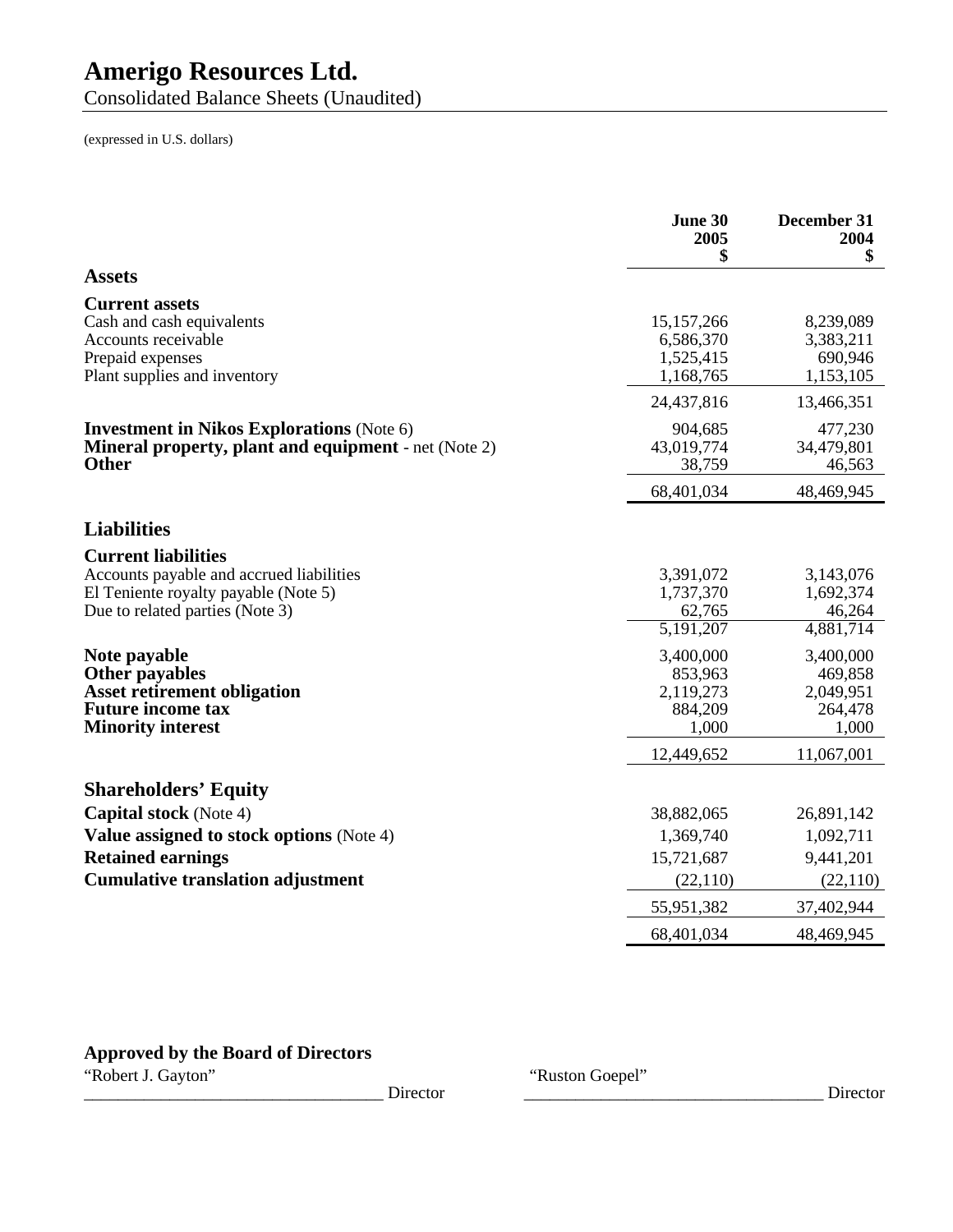Consolidated Statements of Operations (Unaudited)

## (expressed in U.S. dollars)

|                                         | <b>Ouarter</b>      | <b>Ouarter</b>      | Six months          | Six months    |
|-----------------------------------------|---------------------|---------------------|---------------------|---------------|
|                                         | ended               | ended               | ended               | ended         |
|                                         | June 30, 2005<br>\$ | June 30, 2004<br>\$ | June 30, 2005<br>\$ | June 30, 2004 |
| Copper sales, gross                     | 11,302,909          | 8,218,154           | 22,373,521          | 18,456,874    |
| Smelter, refinery and other charges     | (2,845,592)         | (1,289,738)         | (5,501,795)         | (2,472,349)   |
| Net revenue                             | 8,457,317           | 6,928,416           | 16,871,726          | 15,984,525    |
| <b>Costs</b>                            |                     |                     |                     |               |
| Production costs                        | 912,703             | 2,896,937           | 4,684,445           | 5,685,540     |
| El Teniente royalty (Note 5)            | 1,754,808           | 1,118,271           | 3,162,756           | 2,058,467     |
| Depreciation and amortization           | 323,413             | 277,616             | 621,000             | 524,354       |
| Administration                          | 266,524             | 206,075             | 494,492             | 437,615       |
| Transportation                          | 162,180             | 138,619             | 319,301             | 260,331       |
| Asset retirement accretion cost         | 34,661              | 32,394              | 69,322              | 64,787        |
| <b>Cost of sales</b>                    | 3,454,289           | 4,669,912           | 9,351,316           | 9,031,094     |
| <b>Operating profit</b>                 | 5,003,028           | 2,258,504           | 7,520,410           | 6,953,431     |
| Other expenses                          |                     |                     |                     |               |
| Stock based compensation                |                     | 41,153              | 504,760             | 41,153        |
| Salaries, consulting and                |                     |                     |                     |               |
| professional fees                       | 123,587             | 36,387              | 245,264             | 136,251       |
| Transfer agent and filing fees          | 10,090              | (1,952)             | 67,025              | 136,523       |
| Management fees                         | 72,592              | 43,917              | 119,046             | 89,651        |
| Office expense                          | 42,631              | 59,451              | 77,590              | 97,471        |
| Insurance expense                       | 11,031              | 9,279               | 22,401              | 20,191        |
| Shareholder information                 | 34,861              | 6,499               | 44,665              | 14,886        |
| Interest expense                        | 355,706             | 26,169              | 358,585             | 99,788        |
|                                         | 650,498             | 220,903             | 1,439,336           | 635,914       |
| Earnings before undernoted items        | 4,352,530           | 2,037,601           | 6,081,074           | 6,317,517     |
| Foreign exchange gain (expense)         | 375,865             | (93,025)            | 596,602             | (320, 924)    |
| Interest income                         | 62,243              | 60,230              | 113,079             | 129,860       |
| Gain on disposition of mineral          |                     |                     |                     |               |
| Properties (Note 6)                     | 427,455             | 146,259             | 427,455             | 146,259       |
| Write-off of mineral properties         |                     | (49, 529)           |                     | (49, 529)     |
| Earnings before taxes and minority      |                     |                     |                     |               |
| interest                                | 5,218,093           | 2,101,536           | 7,218,210           | 6,223,183     |
| Income tax expense,                     |                     |                     |                     |               |
| net of (tax recoveries)                 | 421,514             | 360,092             | 664,690             | 603,852       |
| Earnings before minority interest       | 4,796,579           | 1,741,444           | 6,553,520           | 5,619,331     |
| <b>Minority interest</b> (Note 3)       | 160,815             | 115,986             | 273,034             | 217,691       |
| Net earnings for the period             | 4,635,764           | 1,625,458           | 6,280,486           | 5,401,640     |
| Retained earnings – Beginning of period |                     |                     |                     |               |
| As previously reported                  | 11,085,923          | 2,276,185           | 9,441,201           | (1,165,486)   |
| Accounting changes                      |                     |                     |                     | (334,511)     |
| As restated                             | 11,085,923          | 2,276,185           | 9,441,201           | (1,499,997)   |
| Retained earnings - end of period       | 15,721,687          | 3,901,643           | 15,721,687          | 3,901,643     |
| Weighted average number of shares       | 76,376,985          | 63,473,677          | 71,167,903          | 62,441,831    |
| Earnings per share                      |                     |                     |                     |               |
| <b>Basic</b>                            | 0.0607              | 0.0256              | 0.0882              | 0.0864        |
| Diluted                                 | 0.0525              | 0.0188              | 0.0742              | 0.0623        |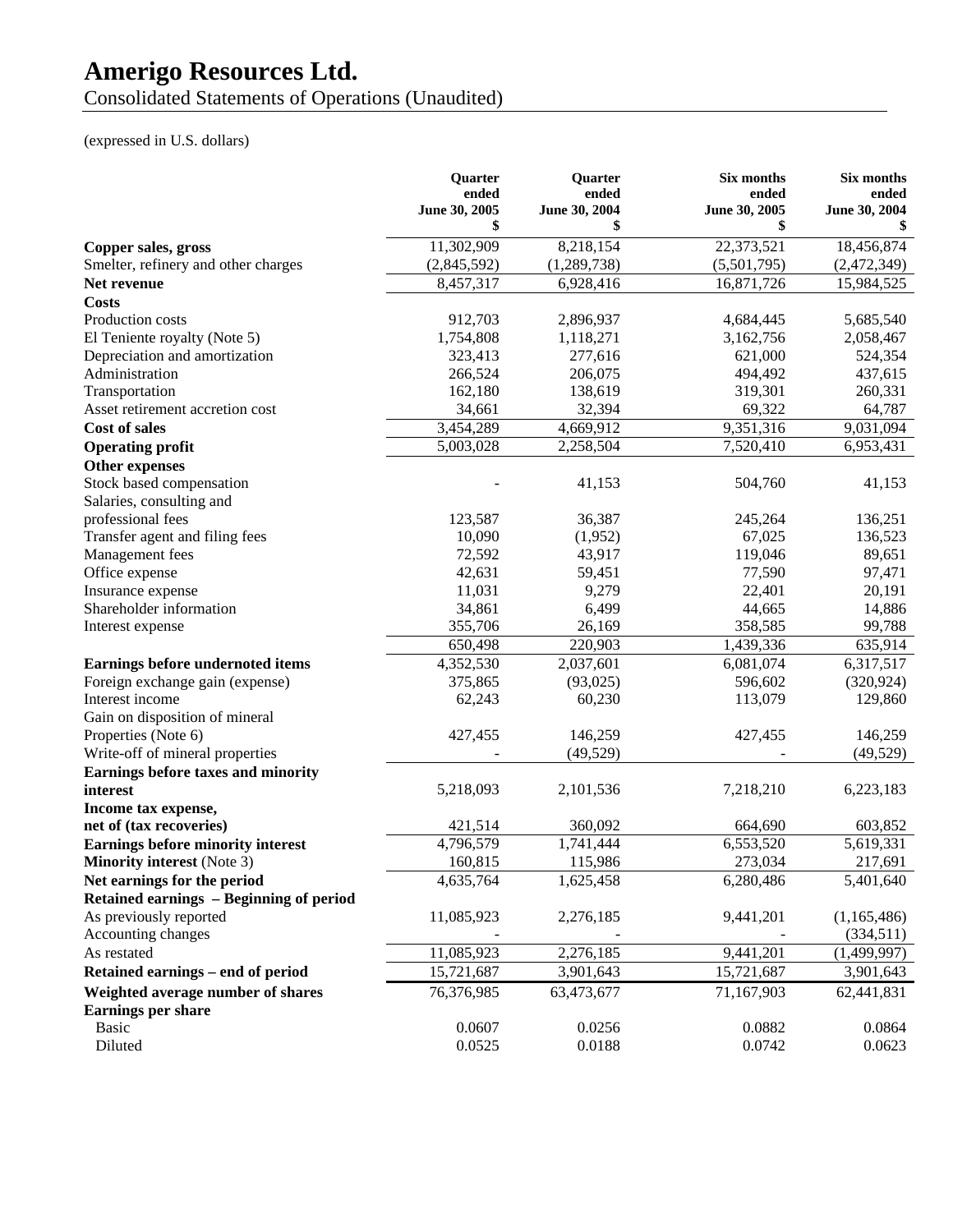Consolidated Statements of Cash Flows (Unaudited)

## (expressed in U.S. dollars)

|                                                                                          | Quarter<br>ended<br>June 30, 2005<br>\$ | Quarter<br>ended<br>June 30, 2004<br>\$ | Six months<br>ended<br>June 30, 2005<br>\$ | Six months<br>ended<br>June 30, 2004<br>\$ |
|------------------------------------------------------------------------------------------|-----------------------------------------|-----------------------------------------|--------------------------------------------|--------------------------------------------|
|                                                                                          |                                         |                                         |                                            |                                            |
| <b>Cash flows from operating activities</b>                                              |                                         |                                         |                                            |                                            |
| Net earnings for the period                                                              | 4,635,764                               | 1,625,458                               | 6,280,486                                  | 5,401,640                                  |
| Items not affecting cash -                                                               |                                         |                                         |                                            |                                            |
| Income tax expense,                                                                      |                                         |                                         |                                            |                                            |
| net of (tax recoveries)                                                                  | 421,514                                 | 300,127                                 | 664,690                                    | 543,888                                    |
| Stock-based compensation                                                                 |                                         | 41,153                                  | 504,760                                    | 41,153                                     |
| Depreciation and amortization                                                            | 323,413                                 | 277,616                                 | 621,000                                    | 524,354                                    |
| Asset retirement accretion cost                                                          | 34,661                                  | 32,394                                  | 69,322                                     | 64,787                                     |
| Write-off of mineral properties                                                          |                                         | 49,529                                  |                                            | 49,529                                     |
| Gain on disposition of mineral                                                           |                                         |                                         |                                            |                                            |
| properties                                                                               | (427, 455)                              | (146, 259)                              | (427, 455)                                 | (146, 259)                                 |
|                                                                                          | 4,987,897                               | 2,180,018                               | 7,712,803                                  | 6,479,0092                                 |
| Changes in non-cash working capital, net                                                 |                                         |                                         |                                            |                                            |
| of effects of acquisition of subsidiary                                                  |                                         |                                         |                                            |                                            |
| Accounts receivable                                                                      | (3,436,036)                             | 2,307,485                               | (3,203,159)                                | 2,832                                      |
| Prepaid expenses                                                                         | (592, 607)                              | (21, 858)                               | (834, 469)                                 | (163, 402)                                 |
| Plant, supplies and inventory                                                            | 198,699                                 | (209, 368)                              | (15,660)                                   | (420, 128)                                 |
| Accounts payable                                                                         | 704,004                                 | (406, 825)                              | 247,996                                    | (362, 128)                                 |
| Due to related parties                                                                   | 22,720                                  | (1,604)                                 | 16,501                                     | (151,966)                                  |
| El Teniente royalty payable                                                              | 318,079                                 | (147, 317)                              | 44,996                                     | 482,478                                    |
|                                                                                          | 2,202,756                               | 3,700,531                               | 3,969,008                                  | 5,866,778                                  |
| Net cash provided by operating activities                                                |                                         |                                         |                                            |                                            |
| <b>Cash flows from investing activities</b><br>Purchase of property, plant and equipment |                                         |                                         |                                            |                                            |
|                                                                                          | (4, 643, 315)                           | (891, 818)<br>(891, 818)                | (9,160,973)<br>(9,160,973)                 | (2,005,796)                                |
| Net cash used in investing activities                                                    | (4, 643, 315)                           |                                         |                                            | (2,005,796)                                |
| <b>Cash flows from financing activities</b>                                              |                                         |                                         |                                            |                                            |
| Repayment of Enami loans                                                                 |                                         |                                         |                                            | (1,397,166)                                |
| Issuance of shares for cash – net of issue                                               |                                         |                                         |                                            |                                            |
| costs                                                                                    | 8,423,891                               | 8,670                                   | 11,763,192                                 | 1,127,672                                  |
| Other payables                                                                           | 354,467                                 | (13, 352)                               | 384,105                                    | 54,233                                     |
| Net cash provided by financing activities                                                | 8,778,358                               | (4,682)                                 | 12,147,297                                 | (215,261)                                  |
| Increase in cash and cash equivalents                                                    |                                         |                                         |                                            |                                            |
| due to exchange rate changes                                                             | 7,171                                   | (34, 732)                               | (37, 155)                                  | 32,807                                     |
| Net increase in cash and cash                                                            |                                         |                                         |                                            |                                            |
| equivalents                                                                              | 6,344,970                               | 2,769,299                               | 6,918,177                                  | 3,678,528                                  |
| Cash and cash equivalents - Beginning                                                    |                                         |                                         |                                            |                                            |
| of period                                                                                | 8,812,296                               | 5,275,648                               | 8,239,089                                  | 4,366,419                                  |
| Cash and cash equivalents - End of                                                       |                                         |                                         |                                            |                                            |
| period                                                                                   | 15,157,266                              | 8,044,947                               | 15,157,266                                 | 8,044,947                                  |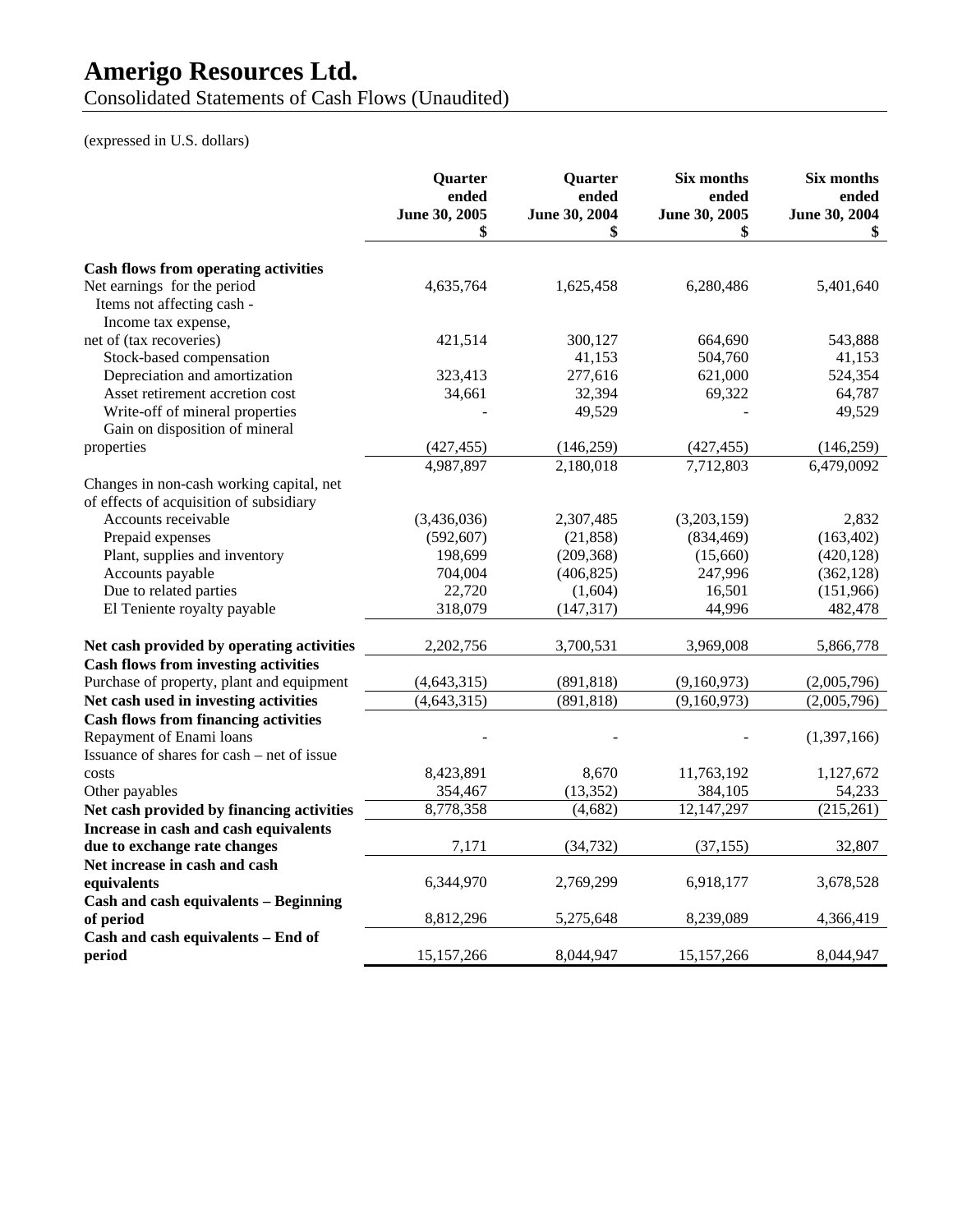Consolidated Statements of Shareholders' Equity (Unaudited)

(expressed in U.S. dollars)

|                  |                         |                                                           | <b>Value</b>                                            |                                                | Capital                        | <b>Total</b>                                                                      |
|------------------|-------------------------|-----------------------------------------------------------|---------------------------------------------------------|------------------------------------------------|--------------------------------|-----------------------------------------------------------------------------------|
| No. of<br>shares | Amount<br>\$)           | Deficit)/<br><b>Retained</b>                              | to stock<br>options<br>\$)                              | <b>Translation</b><br><b>Adjustment</b><br>\$) | to be<br>issued                | shareholders<br>equity<br>$($)$                                                   |
|                  |                         |                                                           |                                                         |                                                |                                |                                                                                   |
| 60,197,876       | 24,813,185              | (1,499,997)                                               | 986,390                                                 | (22, 110)                                      | 294,062                        | 24,571,530                                                                        |
|                  |                         |                                                           |                                                         |                                                |                                |                                                                                   |
|                  |                         |                                                           |                                                         |                                                | $\overline{a}$                 | 1,934,553                                                                         |
| 230,000          | 94,979                  |                                                           |                                                         |                                                |                                | 94,979                                                                            |
|                  |                         |                                                           | 154,746                                                 |                                                |                                | 154,746                                                                           |
|                  |                         |                                                           |                                                         |                                                |                                |                                                                                   |
|                  |                         |                                                           |                                                         |                                                |                                |                                                                                   |
|                  |                         |                                                           |                                                         |                                                |                                |                                                                                   |
|                  |                         |                                                           |                                                         |                                                |                                | (294,062)                                                                         |
|                  |                         |                                                           |                                                         |                                                |                                |                                                                                   |
|                  |                         |                                                           |                                                         |                                                |                                | 10,941,198                                                                        |
|                  |                         |                                                           |                                                         |                                                |                                |                                                                                   |
|                  |                         |                                                           |                                                         |                                                |                                | 37,402,944                                                                        |
| 20,317,773       | 11,404,598              |                                                           |                                                         |                                                | $\overline{a}$                 | 11,404,598                                                                        |
| 350,000          | 358,594                 |                                                           |                                                         |                                                |                                | 358,594                                                                           |
|                  |                         |                                                           | 504,760                                                 |                                                |                                | 504,760                                                                           |
|                  |                         |                                                           |                                                         |                                                |                                |                                                                                   |
|                  | 227,731                 |                                                           | (227, 731)                                              |                                                |                                |                                                                                   |
|                  |                         | 6,280,486                                                 |                                                         |                                                |                                | 6,280,486                                                                         |
|                  |                         |                                                           |                                                         |                                                |                                |                                                                                   |
| 85,862,844       | 38,882,065              | 15,721,687                                                | 1,369,740                                               | (22, 110)                                      |                                | 55,951,382                                                                        |
|                  | 4,767,195<br>65,195,071 | <b>Common shares</b><br>1,934,553<br>48,425<br>26,891,142 | (Cumulative<br>Earnings (\$)<br>10,941,198<br>9,441,201 | assigned<br>(48, 425)<br>1,092,711             | <b>Cumulative</b><br>(22, 110) | stock<br>\$)<br>(294,062)<br>$\overline{\phantom{a}}$<br>$\overline{\phantom{a}}$ |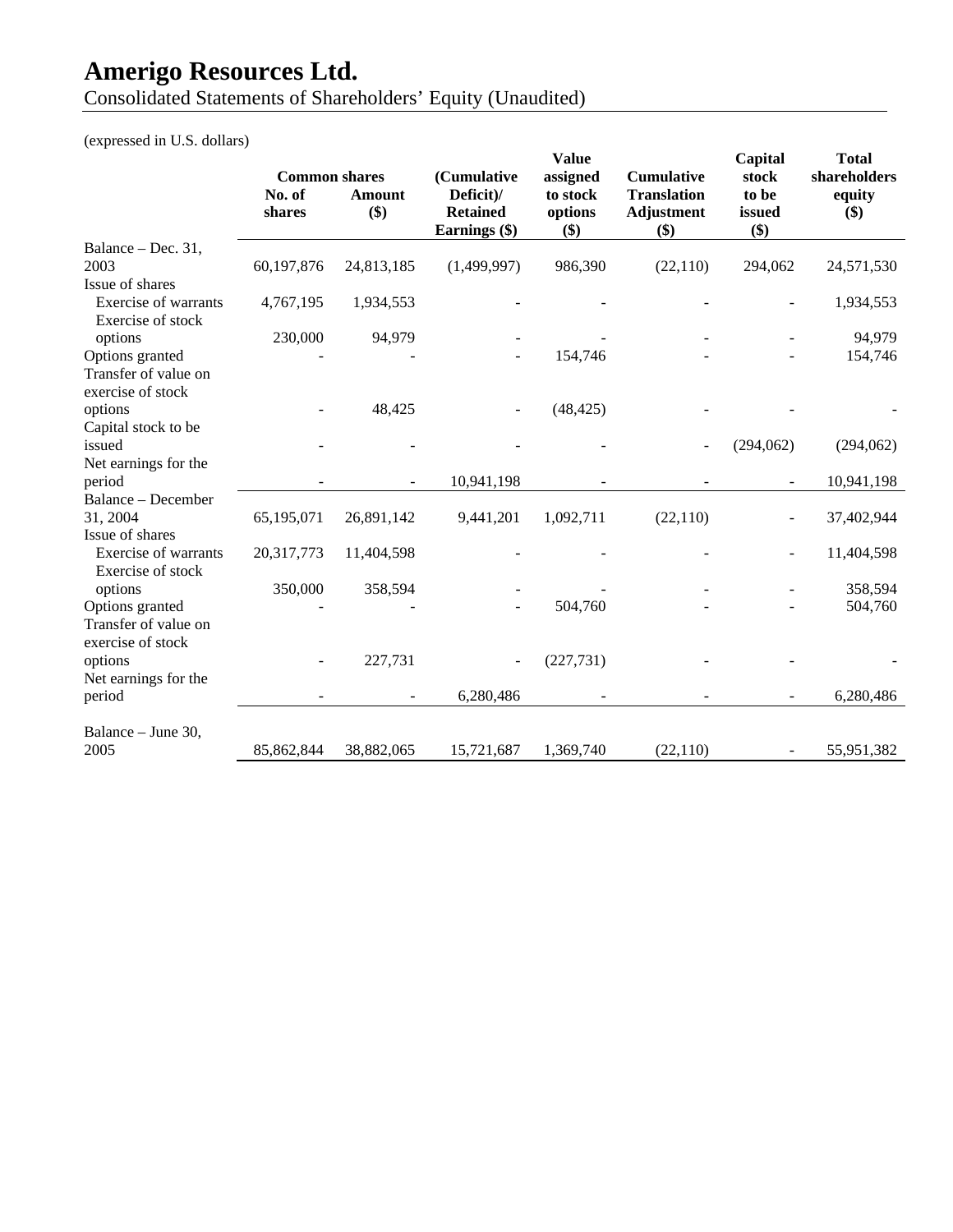(expressed in U.S. dollars)

## **1 Significant accounting policies**

The financial statements of Amerigo Resources Ltd. ("Amerigo") together with its subsidiaries ("the Company") have been prepared in accordance with Canadian Generally Accepted Accounting Principles for interim financial statements and therefore do not include all of the information and notes required for annual financial statements. These interim financial statements and notes thereto should be read in conjunction with the Company's audited financial statements for the year ended December 31, 2004.

Certain comparative figures have been reclassified to conform with the basis of presentation adopted in the current period.

## **2 Mineral property, plant and equipment**

|                                              | <b>June 30,</b><br>2005<br>\$ | December 31,<br>2004<br>\$ |
|----------------------------------------------|-------------------------------|----------------------------|
| Plant and infrastructure                     | 21,739,932                    | 16,501,788                 |
| Machinery and equipment                      | 12,753,135                    | 9,188,691                  |
| Contractual rights                           | 8,029,185                     | 8,029,185                  |
| Asset retirement obligations                 | 1,851,055                     | 1,851,055                  |
| Office furniture, equipment and other assets | 1,221,102                     | 862,717                    |
|                                              | 45,594,409                    | 36,433,436                 |
| Accumulated depreciation                     | (2,574,635)                   | (1,953,635)                |
|                                              | 43,019,774                    | 34,479,801                 |

## **3 Related party transactions**

#### a) Minority Interest

The Company holds its interest in MVC through its subsidiary Amerigo International Holdings Corp. ("Amerigo International"). Amerigo International is controlled by the Company and is a wholly-owned subsidiary, except for certain outstanding Class A shares which are shown on the Company's Balance Sheet as Minority Interest at their book value of \$1,000. The Class A shares are owned indirectly by two directors of the Company.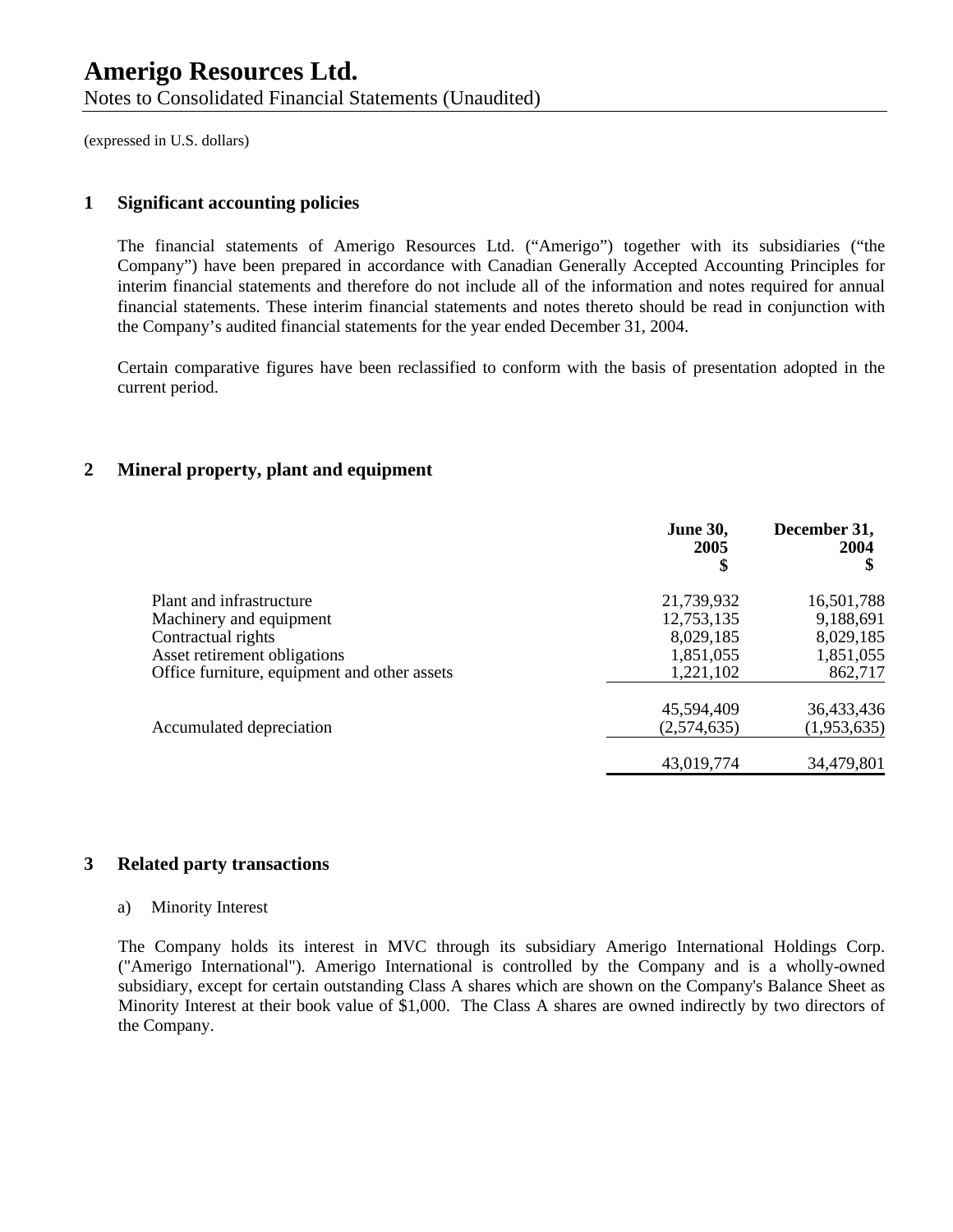(expressed in U.S. dollars)

The holders of the Class A shares are not entitled to any dividend or to other participation in the profits of Amerigo International, except for a total royalty dividend calculated as follows:

- \$0.01 for each pound of copper equivalent produced by MVC or any successor entity to MVC if the price of copper is under \$0.80, or
- \$0.015 for each pound of copper equivalent produced by MVC or any successor entity to MVC if the price of copper is \$0.80 or more.

During the six months ended June 30, 2005, a royalty dividend of \$273,034 was paid or accrued to the Amerigo International Class A shareholders on the basis described above. The royalty dividend is shown as Minority Interest in the Consolidated Statement of Operations. At June 30, 2005 \$62,765 of this amount was payable.

b) Management fees

During the six months ended June 30, 2005 the Company paid or accrued \$119,046 in management fees to certain directors and officers of the Company.

c) Directors fees and remuneration to officers

During the six months ended June 30, 2005 the Company paid or accrued \$53,999 in directors' fees and directors' expenses to independent directors and \$39,823 in consulting fees to certain officers of the Company. Directors' fees and consulting fees to officers are categorized as Salaries, Consulting and Professional Fees in the Company's consolidated financial statements.

At June 30, 2005 two officers of the Company acted one as a director and the other as an officer of Nikos Explorations Ltd. ("Nikos"), a company to which Amerigo sold its Canadian mineral properties in fiscal 2004. At the time of the disposition of mineral properties to Nikos, no officers or directors of the Company served as directors or officers of Nikos.

## **4 Capital stock**

Authorized – Unlimited common shares without par value.

### **a) Summary of capital stock issued in the period**

In the six months ended June 30, 2005 the Company received \$11,404,598 from the exercise of 20,317,773 share purchase warrants at exercise prices ranging from Cdn\$0.25 to Cdn\$0.70 per share purchase warrant. The Company also received \$358,594 from the exercise of 350,000 stock options at an exercise price of Cdn\$1.23 per stock option.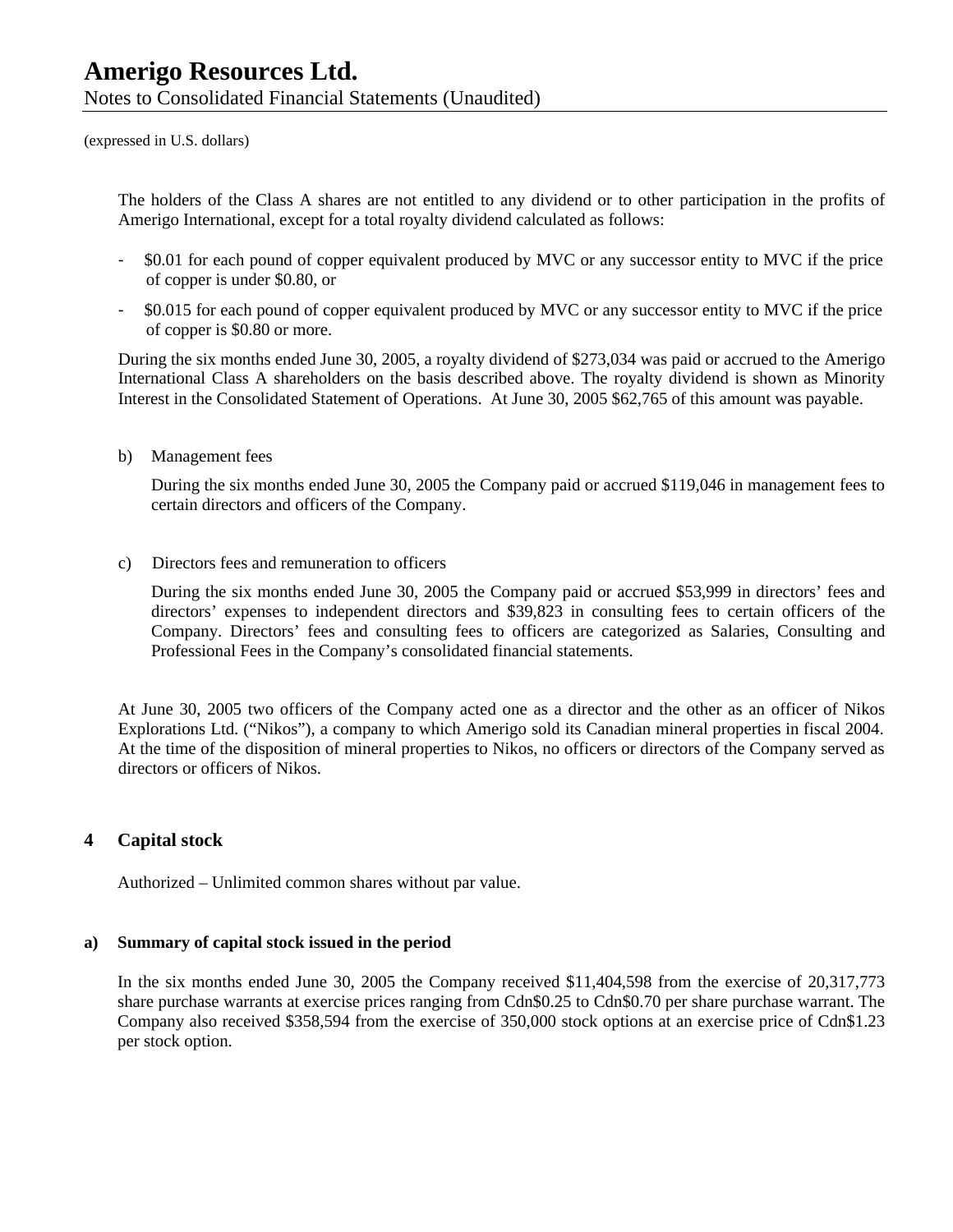Notes to Consolidated Financial Statements (Unaudited)

(expressed in U.S. dollars)

### **b) Stock options**

### **Stock option plan**

The Company established a stock option plan (the Plan) on April 2, 2003. The Board of Directors of the Company (the Board) administers the Plan, whereby it may from time to time grant options to purchase common shares of the Company to directors, officers, key employees and certain other persons who provide services to the Company or its subsidiaries. The maximum aggregate number of common shares issuable under the Plan will not exceed 5,194,569 and the aggregate number of common shares reserved for issuance to any one person under the Plan in any 12-month period must not exceed 5% of the outstanding common shares of the Company, on a non-diluted basis. The exercise price of an option is determined by the Board and shall be no less than the closing price of the common shares on the Exchange on the day preceding the date of grant, less the maximum discount permitted by the policies of the Exchange subject to the minimum exercise price per common share permitted by the Exchange. Options must be exercised within a five-year period from the date of grant. Vesting periods are determined by the Board.

A summary of the Company's stock options at June 30, 2005 and December 31, 2004 and the changes for the six and twelve month periods ending on those dates is presented below:

|                           |                               | Six months ended<br>June 30, 2005                 |                               | <b>Twelve months ended</b><br><b>December 31, 2004</b> |
|---------------------------|-------------------------------|---------------------------------------------------|-------------------------------|--------------------------------------------------------|
|                           | <b>Outstanding</b><br>options | Weighted<br>average<br>exercise<br>price<br>Cdn\$ | <b>Outstanding</b><br>options | Weighted<br>average<br>exercise<br>price<br>Cdn\$      |
| Balance – start of period | 1,675,000                     | 1.14                                              | 1,680,000                     | 0.96                                                   |
| Granted                   | 1,185,000                     | 1.60                                              | 225,000                       | 1.85                                                   |
| Exercised                 | (350,000)                     | 1.23                                              | (230,000)                     | 0.54                                                   |
| Balance – end of period   | 2,510,000                     | 1.34                                              | 1,675,000                     | 1.14                                                   |

On January 7, 2005 the Company granted stock options to purchase an aggregate of 1,185,000 common shares to directors, officers and employees, with an exercise price of Cdn\$1.60 per share, expiring on January 7, 2010. The Company recorded a stock-based compensation of \$504,760 associated with this option grant.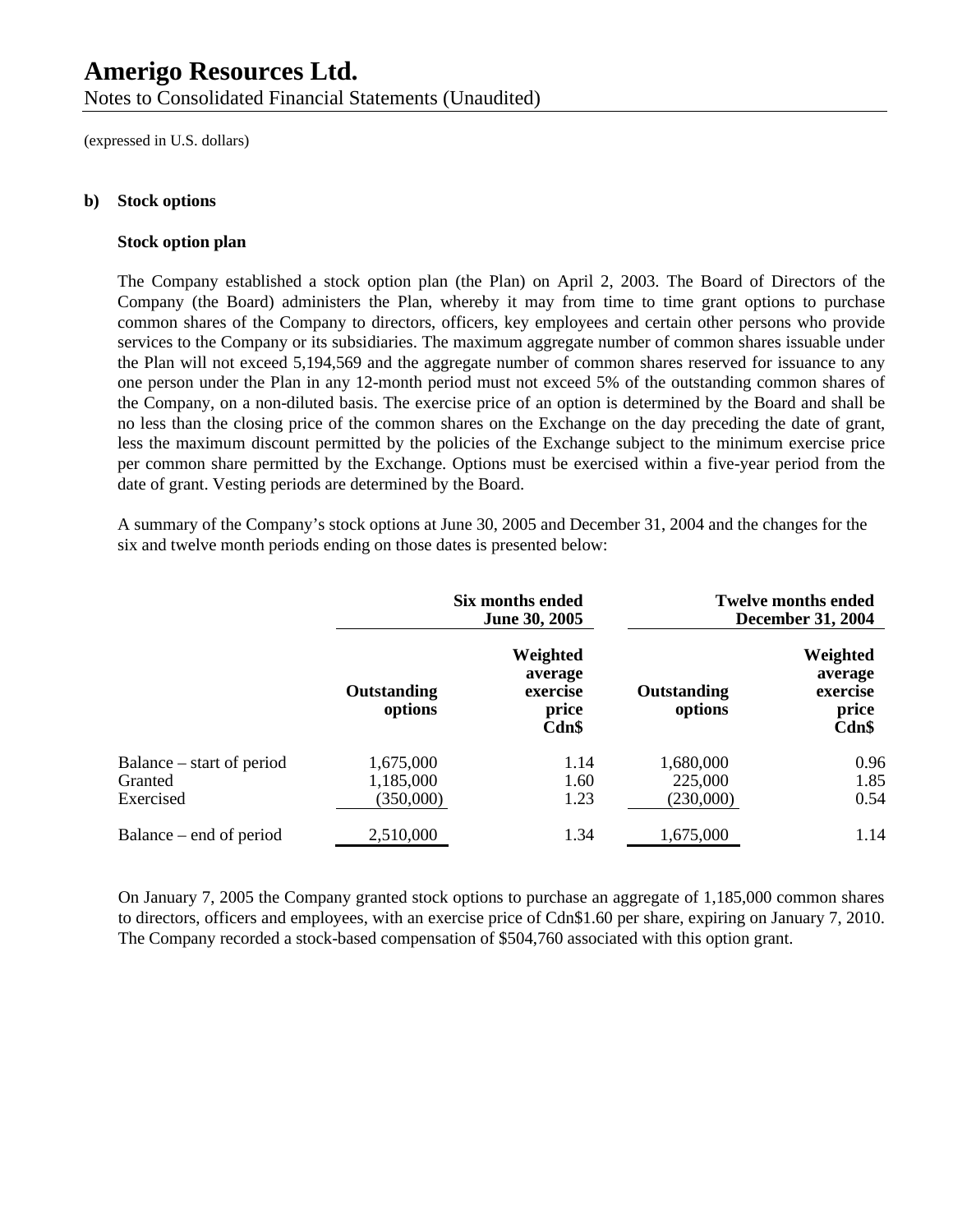Notes to Consolidated Financial Statements (Unaudited)

(expressed in U.S. dollars)

### **Value assigned to stock options**

| June 30, 2005           | <b>December 31, 2004</b> |
|-------------------------|--------------------------|
| 1,092,711               | 986,390                  |
| 504,760                 | 154.746                  |
| (227, 731)<br>1,369,740 | (48, 425)<br>1,092,711   |
|                         |                          |

The Company estimated that the weighted average fair value of the options granted during the six months ended June 30, 2005 was \$0.43 per option by using the Black-Scholes Option Pricing Model with the following weighted average assumptions:

| Expected dividend yield         | $0\%$   |
|---------------------------------|---------|
| Expected stock price volatility | 29.3%   |
| Risk-free interest rate         | 3.08%   |
| Expected life of options        | 5 years |

The following stock options were outstanding and exercisable as at June 30,2005:

| Range of<br>exercise<br>prices<br>Cdn\$ | <b>Number</b><br>exercisable | Weighted<br>average<br>remaining<br>contractual life | Weighted<br>average exercise<br>price<br>Cdn\$ |
|-----------------------------------------|------------------------------|------------------------------------------------------|------------------------------------------------|
| $0.36$ to $2.00$                        | 2,510,000                    | 3.88 years                                           | 1.34                                           |

## **c) Warrants**

During the six months ended June 30, 2005, 20,317,773 warrants with exercise prices ranging from Cdn\$0.25 to Cdn\$0.70 were exercised for net proceeds of \$11,404,598.

On June 20, 2005, 6,243 warrants with an exercise price of Cdn\$0.70 expired unexercised.

There are no warrants outstanding at June 30, 2005.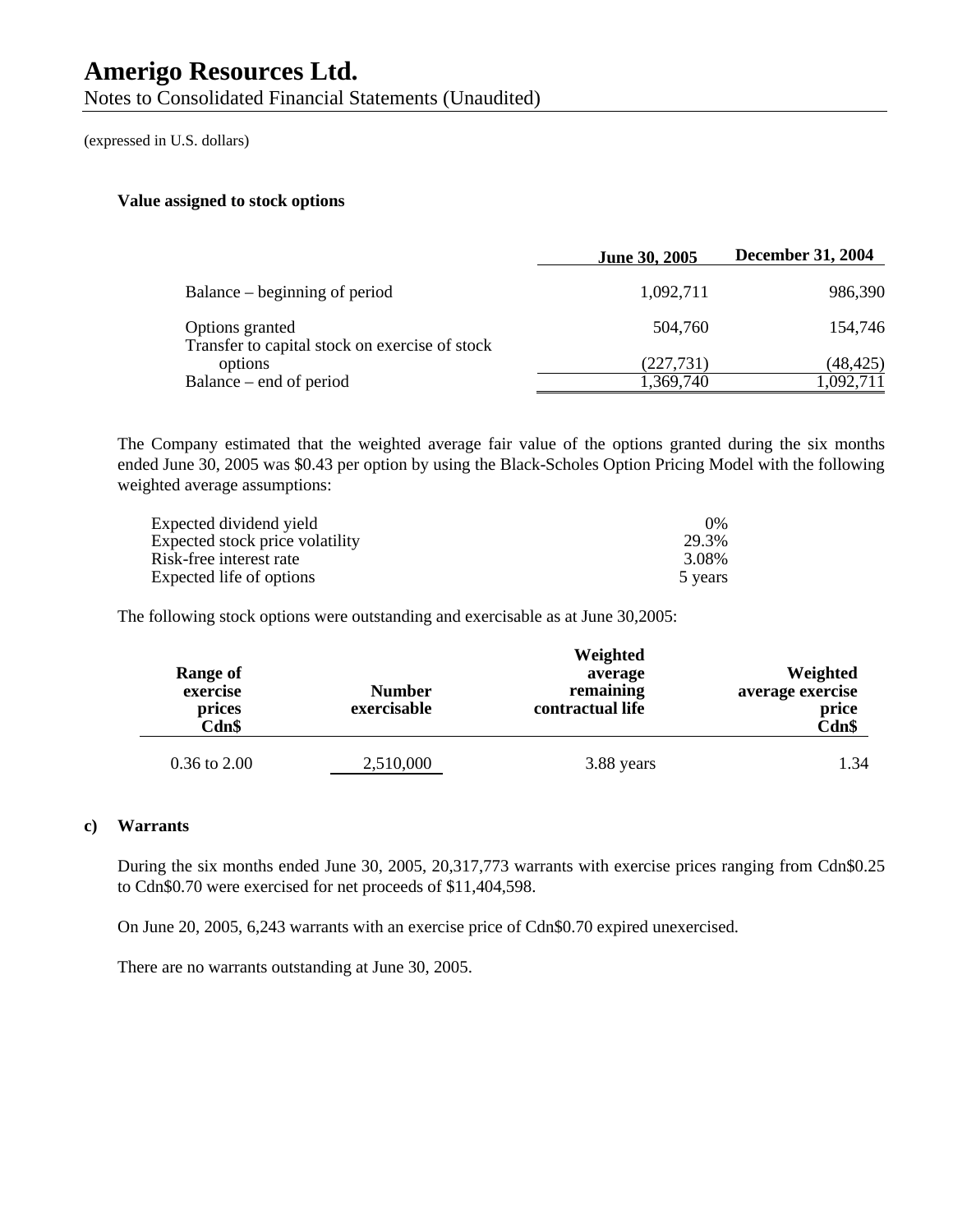Notes to Consolidated Financial Statements (Unaudited)

(expressed in U.S. dollars)

## **5 El Teniente Royalty**

MVC has a contract with Codelco through at least 2021 to process the tailings from the El Teniente mine in Chile. MVC pays a royalty on copper produced by MVC to Codelco – El Teniente based on a formula that considers both the price of copper and the copper content in the tailings. No royalties are payable if the copper price is below \$0.80 per pound (for copper content in tailings between 0.09% and 0.1499%); if the copper price is between \$0.80 and \$0.95 the royalty varies on a sliding scale from 0 to 10%; if the copper price is between \$0.95 and \$1.30 the royalty is 10%; and if the copper price is \$1.30 or higher, the maximum royalty of 13.5% is payable.

Royalty payments for copper production are calculated using the average LME price for copper for the third month following delivery, and invoiced by El Teniente on a monthly basis within 30 days of the end of the third month following the month of delivery of the tailings; payment to El Teniente is effected within 10 days of receipt of invoices. Accordingly, royalties payable to El Teniente are classified as current liabilities.

Starting on January 1, 2006, MVC will pay to El Teniente a royalty for copper extracted from Colihues calculated on a sliding scale from 3% if the copper price is below \$0.80 per pound to a maximum of 15% if the copper price is at \$1.35 per pound or higher. The royalty is calculated using half the volume of tailings extracted from Colihues, at an assumed copper grade of 0.32% and an assumed recovery rate of 40%.

As of June 2005 MVC also pays to El Teniente a 10% royalty of MVC's net revenue received from the sale of molybdenum concentrates.

## **6 Disposition of mineral properties**

On January 2004 the Company entered into an agreement to sell a 100% interest in three Canadian exploration properties to Nikos Explorations Ltd. ("Nikos") for consideration on closing of 5,000,000 shares of Nikos, and contingent consideration of a further 5,000,000 Nikos shares in the event Nikos retained the mineral properties on June 30, 2005. The Nikos shares received on closing were valued at \$477,230, being the fair market value of the shares at the time the agreement with Nikos was executed.

Given that at June 30, 2005 Nikos retained its interest in these mineral properties, the Company received the second and last instalment of 5,000,000 Nikos shares on that date, at a fair market value of \$427,455 (the equivalent of Cdn\$525,000, or Cdn\$0.105 per share). The company recorded a gain on disposition of \$427,455 on receipt of the Nikos shares.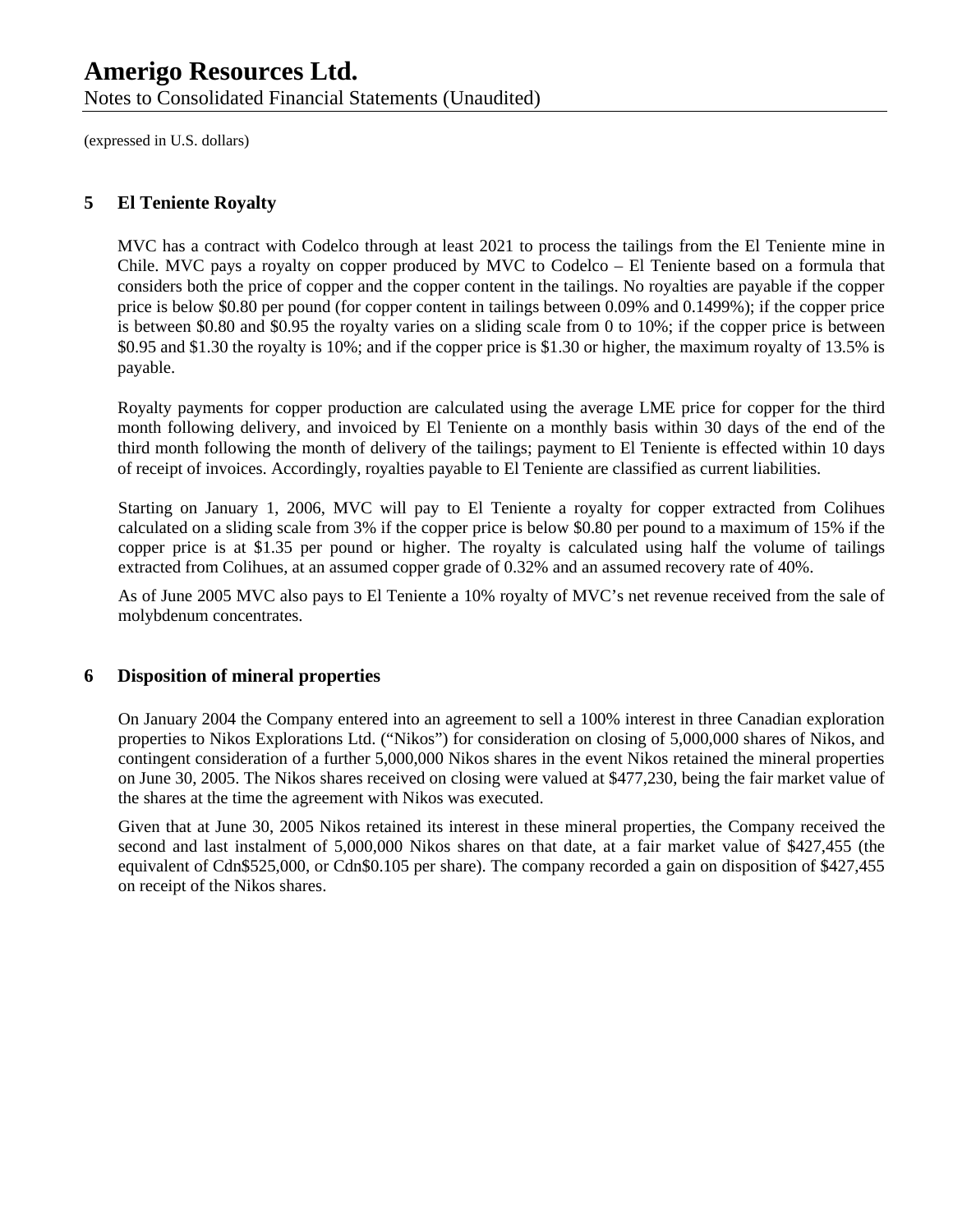

**Amerigo Resources Limited Management Discussion and Analysis For the Quarter Ended June 30, 2005**

#### **All figures expressed in US Dollars except where noted**

The following discussion and analysis of the results of operations and financial position of Amerigo Resources Ltd. ("Amerigo") together with its subsidiaries ("the Company"), is prepared as of August 4, 2005 and should be read in conjunction with the Company's unaudited consolidated financial statements and the notes thereto prepared as at June 30, 2005 and the Company's audited consolidated financial statements and the notes thereto for the year ended December 31, 2004.

#### **Results of Operations**

#### **For the quarter ended June 30, 2005**

In the quarter ended June 30, 2005, net earnings were \$4,635,764 (\$0.0607 per share, nondiluted; \$0.0525 per share, diluted) on gross copper sales of \$11,302,909 and net revenue of \$8,457,317.

Copper is produced and sold by the Company's subsidiary Minera Valle Central ("MVC"), a Chilean copper producer that has a contract with Chile's state- owned copper producer Codelco through at least the year of 2021 to process the tailings from the El Teniente mine in Chile.

During the quarter ended June 30, 2004 ("the comparative quarter"), net earnings were \$1,625,458 (\$0.0256 per share, non-diluted; \$0.0188 per share, diluted), with gross copper sales of \$8,218,154 and net revenue of \$6,928,416.

#### *Sale and delivery of copper*

Copper produced by the Company is sold under a sales agreement with Chile's Empresa Nacional de Minería ("Enami" or the "smelter"), which provides that the sale price is calculated using the market price at the end of the third month after delivery. Accordingly, all copper delivered by the Company to the smelter in one quarter is sold at market prices prevailing in the following quarter. The Company believes that this pricing arrangement is a standard industry term for 2005.

### *Revenue recognition and reporting*

As required by accounting standards, the Company takes into revenue on the date of delivery of copper concentrates to the smelter an amount based on the LME three month forward price for copper. Adjustments to recorded revenue are subsequently made at the end of each month to reflect changes in future copper prices until the sale price is settled. This practice increases the sensitivity of the Company's reported revenue to increases and decreases in copper prices. In a period of rising copper prices, not only will the Company ultimately record higher revenue for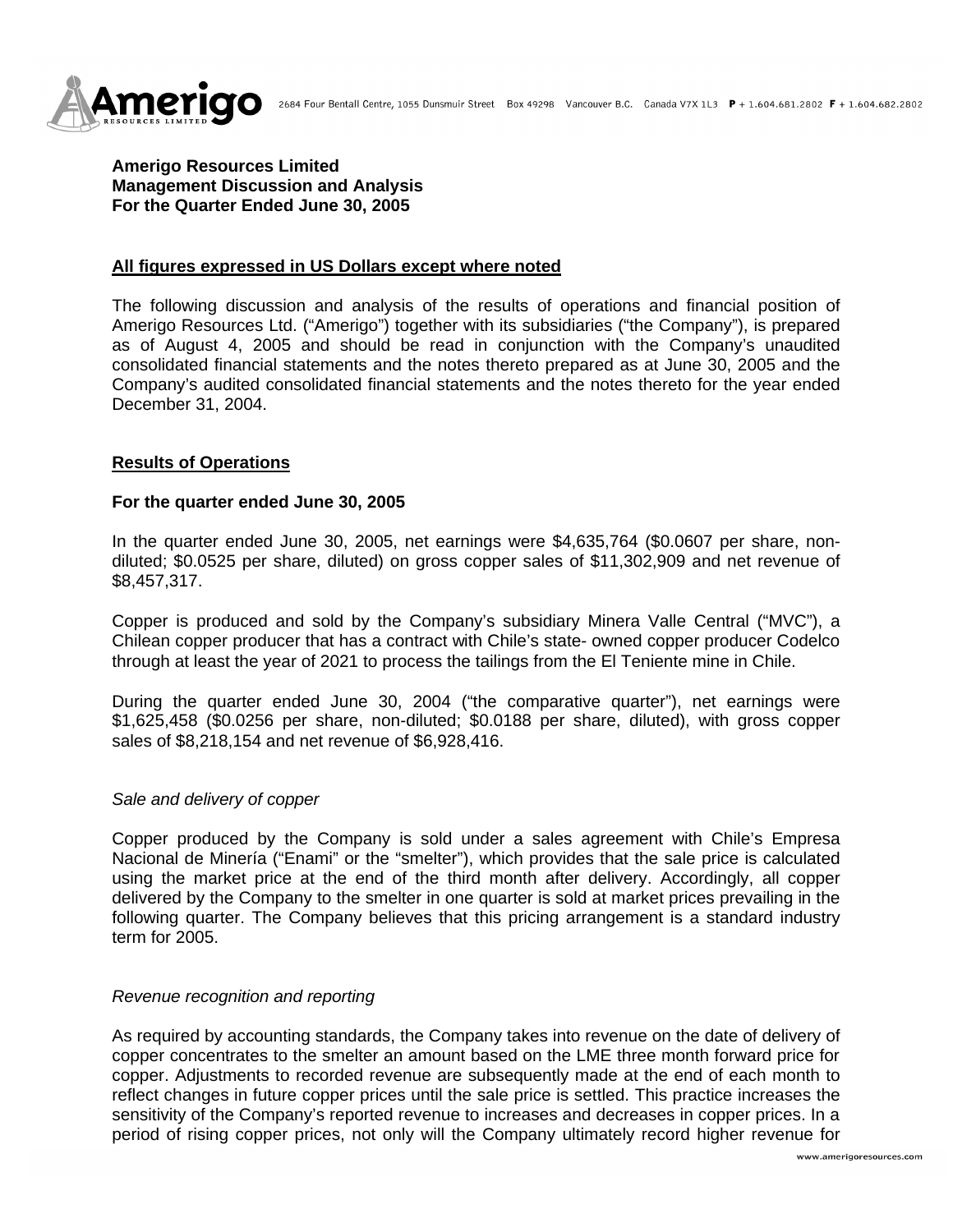

copper delivered in the period, but it will also record favourable adjustments to revenue for copper delivered in the prior quarter. Similarly, in a period of declining copper prices, the Company will be required to record lower revenues for current deliveries and negative adjustments to revenue for the prior quarter's deliveries.

During the quarter ended June 30, 2005 gross copper sales were \$11,302,909, derived from the sale of 7.33 million pounds of copper at an average price of \$1.4972 per pound of copper and settlement adjustments of \$309,752 for prior periods' deliveries. This compares to gross copper sales of \$8,218,154 in the quarter ended June 30, 2004, which resulted from the sale of 7.33 million pounds of copper at an average price of \$1.2020 per pound, and negative settlement adjustments of \$619,338 for prior periods' deliveries.

To account for moly sales, the Company takes into revenue for moly deliveries to the roaster during the month an amount based on the month's published price for molybdenum oxide. The settlement period for moly sales is determined by the roaster and could be up to three months, as is currently the case. During the settlement period, adjustments to recorded revenue are made at the end of each month to reflect changes in published monthly moly prices until the sale price is settled. As in the case of copper sales, this practice increases the sensitivity of the Company's reported revenue to increases and decreases in moly prices. Moly delivered during the quarter ended June 30, 2005 was priced at \$35.80/lb and has a settlement period of three months each for the May and June sales. Should moly prices in the future be lower than \$35.80/lb, negative settlement adjustments would need to be made in the following quarter, which would result in a corresponding increase in production costs after by-product credits.

## *Production*

Production in the second quarter of 2005 was 7.07 million pounds or 3,208 tonnes of copper, 5% below the immediately preceding quarter's production due to low plant recoveries given unfavourable ore characteristics in the tailings received from El Teniente and low extraction rates from the Colihues tailings dam. Copper production is expected to increase in Q3 from improved Colihues extraction.

To address the Colihues performance problem and to increase extraction, MVC intends to add hydraulic monitors. This equipment is expected to be operational in the first half of 2006.

Based on year to date copper production, the Company has revised its original copper production estimates for 2005 and now expects production to be between 14,400 - 15,300 tonnes, down from the 18,000 tonnes originally projected.

In March 2005 construction of a processing plant to extract molybdenum from MVC's copper concentrate production was completed. Amerigo originally estimated production in excess of 500,000 pounds of molybdenum in concentrates for 2005. As a result of substantially higher recovery rates than originally anticipated, the Company has revised this estimate and expects that molybdenum production will be 20% higher, or 600,000 pounds, in 2005.

Moly production ramped out during the quarter ended June 30, 2005 and the Company produced 155,726 pounds of moly from essentially two months of production.

Page 2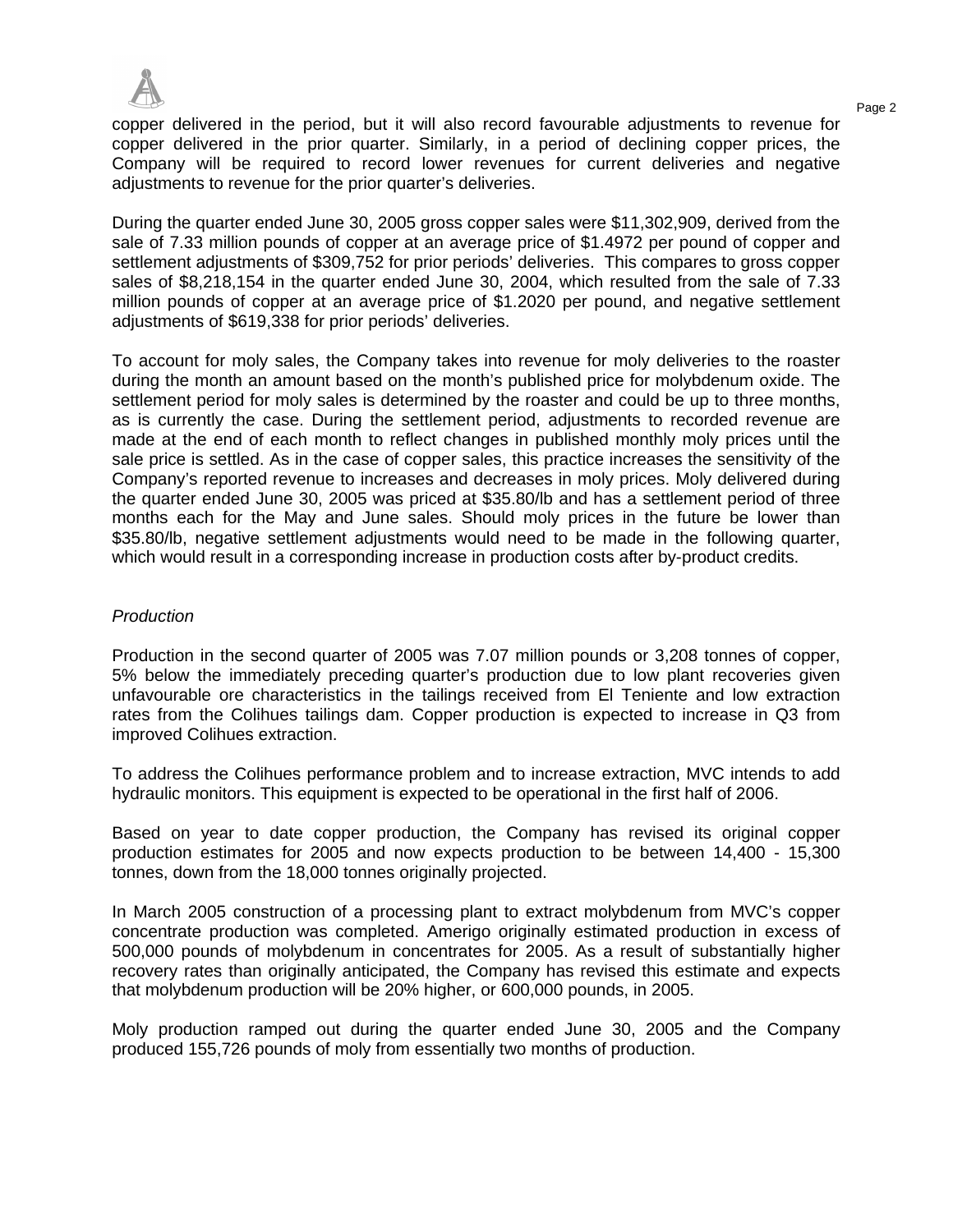

### *Operating Costs and Expenses*

Cash costs in Q2-2005 including smelter, refinery and other charges (before El Teniente royalty) were \$4,186,999 or 60c per pound mainly as a result of molybdenum by-product credits. This compares to cash costs of 91c per pound in the immediately preceding quarter and cash costs of 59c per pound in Q2- 2004.

Production costs have been reclassified to include maintenance costs and moly by-product credits. In Q2-2005 these costs were \$912,703, compared to \$3,771,742 in the preceding quarter and \$2,896,937 in Q2-2004, due principally to moly by-product credits.

Smelter and refinery costs of \$2,845,592 are \$189,389 higher than in the preceding quarter as costs are based on copper deliveries to the smelter, which increased in Q2 when compared to Q1. Since MVC does not ship concentrate overseas, smelter and refinery charges include the participation by the smelter in MVC's cost savings for shipping.

Total costs including smelter, refinery and other charges, were \$6,299,881 or 90c per pound for the year, compared to total costs of \$1.14 per pound in the immediately preceding quarter and total costs of 78c per pound in Q2-2004.

The El Teniente royalty increases or decreases as a function of copper prices, which were higher in Q2-2005 than in Q2-2004. Also, as of June 2005, a royalty of 10% of net molybdenum sales is payable to El Teniente.

Costs not related to MVC's operations are identified as "Other Expenses" and were \$650,498 in the quarter ended June 30, 2005. Most significantly, the Company recorded interest adjustments of \$355,706 to recognize accrued interest on a \$3.4M note payable. The adjustment is of a non-recurring nature. Other expenses include Salaries, Consulting and Professional Fees, Management Fees and general overhead, for a total of \$294,792 (comparative quarter: \$153,581) In the comparative quarter the Company also recorded Stockbased Compensation of \$41,153 (nil in the quarter ended June 30, 2005).

Non-operating items in the quarter ended June 30, 2005 include a Gain on Disposition of Mineral Properties of \$427,455, a Foreign Exchange Gain of \$375,865 and Interest Income of \$62,243. The gain on disposition of mineral properties is derived from the Company having received 5 million shares of Nikos Explorations Ltd. ("Nikos") on June 30, 2005, as Nikos retained an interest on that date on the mineral properties sold by the Company to Nikos in 2004. The foreign exchange gain is derived from changes to the exchange rates of the Chilean peso and the Canadian dollar to the US dollar during the quarter.

During the comparative quarter, non-operating items included a gain on disposition of mineral properties of \$146,259 (also in connection with the properties transferred to Nikos), foreign exchange expense of \$93,025 and interest income of \$60,230.

The Company recorded income tax expense net of recoveries of \$421,514 in the quarter ended June 30, 2005, from income tax on net earnings generated in MVC. The loss carryforwards available in MVC were fully utilized in the quarter. However, due to capital expenditure tax incentives in Chile, it is expected that MVC will have no cash tax payable in 2005, given that it can effectively write-off for tax purposes an amount equivalent to one third of the capital expenditures incurred in the period. In the comparative quarter, income tax expense net of recoveries was \$360,092.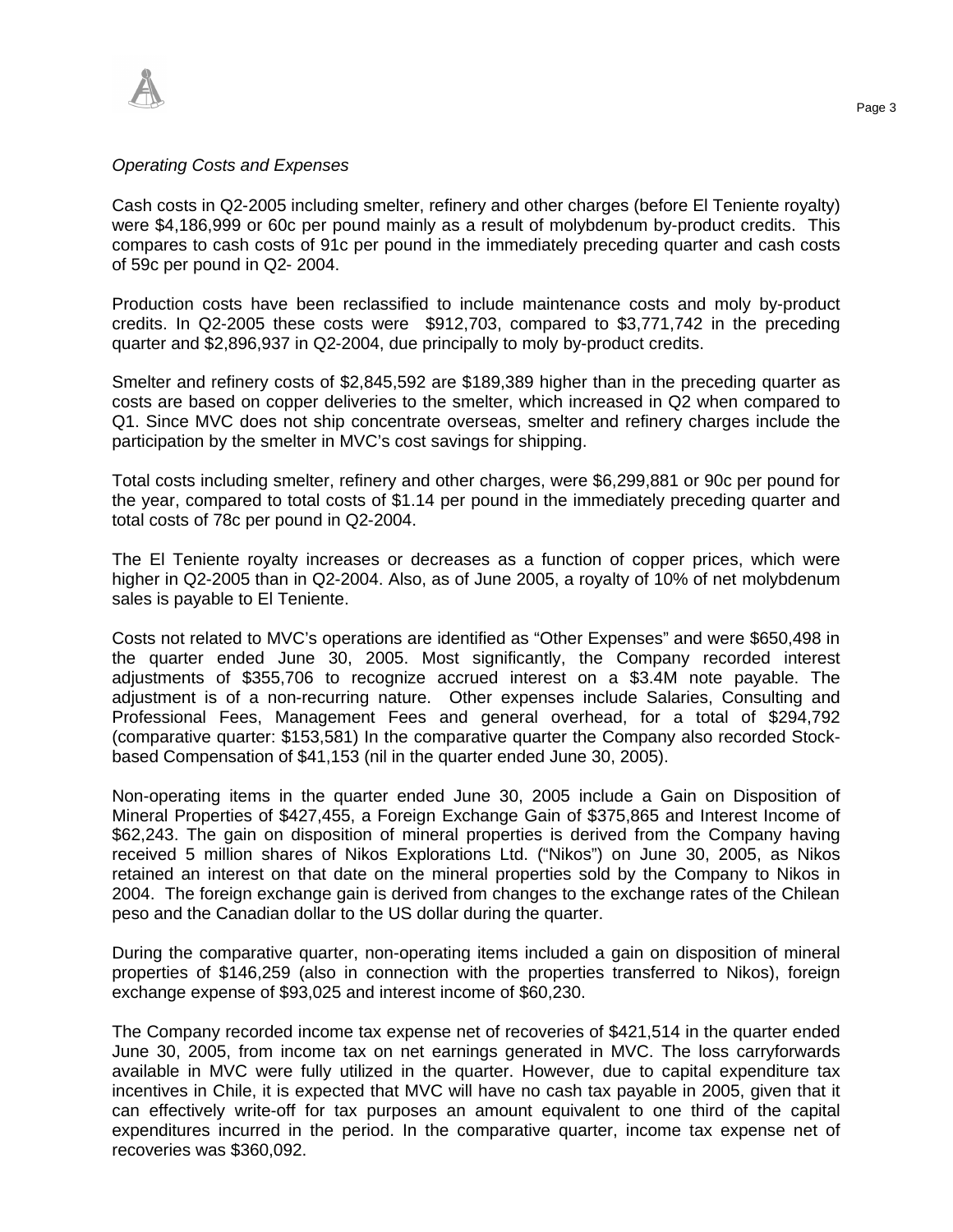

## *Operating Cash Flows*

In the quarter ended June 30, 2005, the Company's activities contributed to operating cash flow of \$2,202,756, which includes the effect of changes in non-cash working capital accounts. A significant change during the quarter in non-cash working capital is the increase of \$3,436,036 in accounts receivable. This increase is related to new receivables for moly sales, which started as of May 2005.

## **Year-to-date June 30, 2005**

Net earnings during the six months ended June 30, 2005 were \$6,280,486 or \$0.0882 per share (non-diluted). On a diluted basis, earnings per share were \$0.0742.

Gross copper sales in the period were \$22,,373,521 derived from the sale of 14.42 million pounds of copper. Net revenue during the six-month period was \$16,871,726.

During the period, MVC's operations recorded a cost of sales, including smelter, refinery and other charges of \$14,853,111 and operating profit of \$7,520,410, or 34% of gross copper sales.

"Other expenses" in the six-month period were \$1,439,336, 6.4% of gross copper sales, of which the most significant expense is stock-based compensation of \$504,760, a non-cash cost associated with options granted in Q1-2005.

Non-operating items in the six-month period include a Foreign Exchange Gain of \$596,602, a Gain on Disposition of Mineral Properties of \$427,455 and Interest Income of \$113,079.

Income tax expense net of recoveries reached \$664,690 in the period. Due to the utilization of existing tax carryforwards in Chile, there is no tax payable by MVC on the tax expense.

|                               | Qtr ended<br>June 30, 2005 | Qtr ended<br>March 31, 2005 | Qtr ended<br>Dec. 31, 2004 | Qtr ended<br>Sept. 30, 2004 |
|-------------------------------|----------------------------|-----------------------------|----------------------------|-----------------------------|
| Total gross<br>copper sales   | \$11,302,909               | \$11,070,612                | \$12,363,762               | \$10,762,727                |
| Net revenue                   | 8,457,317                  | 8,414,409                   | 10,239,906                 | 9,071,903                   |
| Net income                    | 4,635,764                  | 1,644,722                   | 2,578,907                  | 2,960,651                   |
| Earnings per<br>share         | 0.0607                     | 0.0237                      | 0.0400                     | 0.0463                      |
| Diluted earnings<br>per share | 0.0525                     | 0.0186                      | 0.0297                     | 0.0340                      |

## **Summary of Quarterly Results**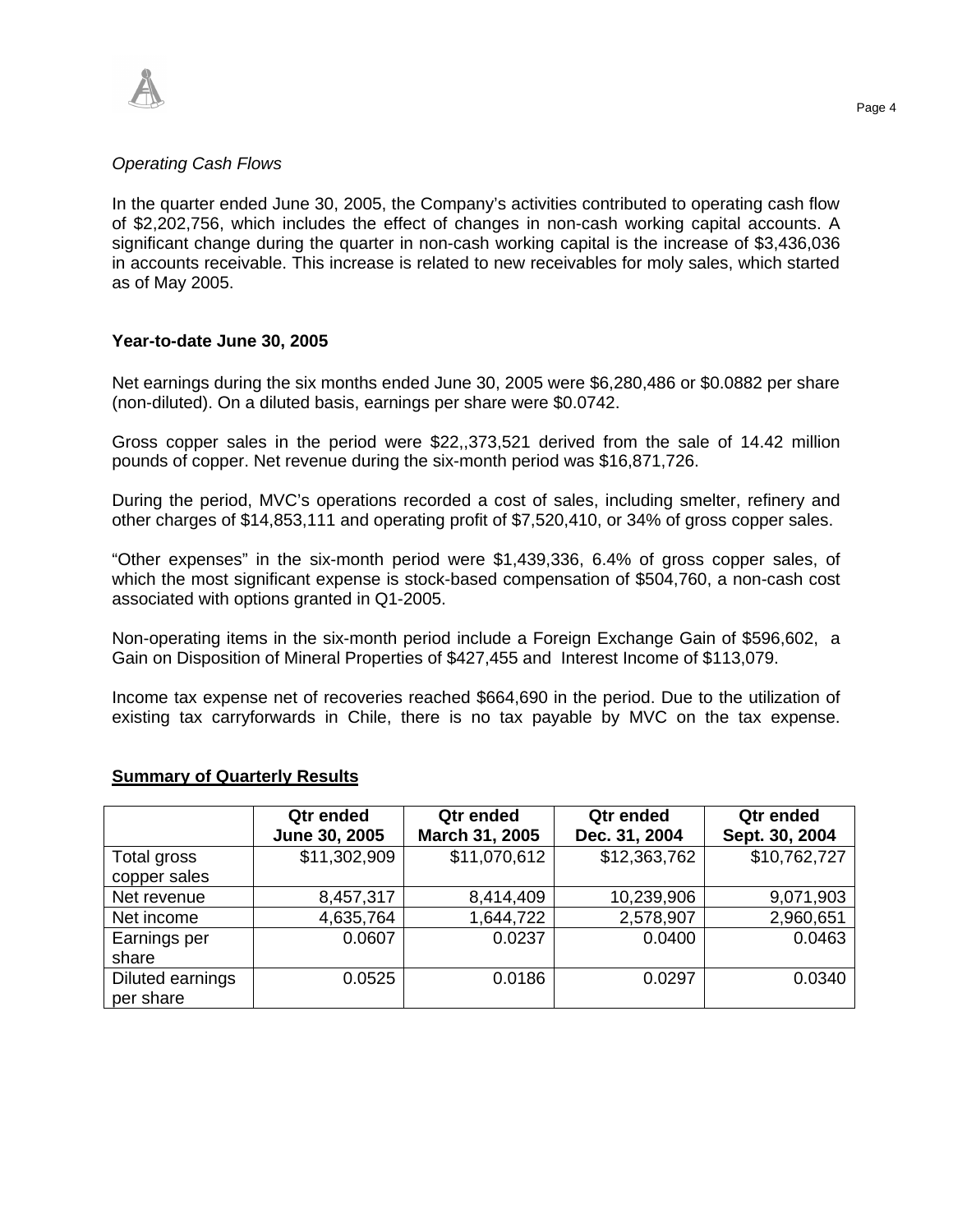

|                                      | Qtr ended<br>June 30, 2004 | Qtr ended<br>March 31, 2004 | Qtr ended<br>Dec. 31, 2003 <sup>1</sup> | Qtr ended<br>Nov. 30, 2003 |
|--------------------------------------|----------------------------|-----------------------------|-----------------------------------------|----------------------------|
| Total gross<br>copper sales          | \$8,218,154                | \$10,238,720                | \$2,837,890                             | \$5,869,049                |
| Net revenue                          | 6,928,416                  | 9,056,109                   | 2,425,348                               | 4,588,838                  |
| Net income (loss)                    | 1,625,458                  | 3,776,182                   | $353,254^2$                             | $(25,657)^{3}$             |
| Earnings(loss)<br>per share          | 0.0256                     | 0.0613                      | 0.0059 <sup>2</sup>                     | 0.0004 <sup>3</sup>        |
| Diluted earnings<br>(loss) per share | 0.0188                     | 0.0435                      | 0.0041 <sup>2</sup>                     | $0.0004^{3}$               |

<sup>1</sup> One-month quarter due to the change in fiscal year end of the Company, from February 28 to December 31.  $\overline{2}$ 

Adjusted from Net Income of \$372,621 to account for retroactive restatement to earnings of (\$19,367) due to the adoption of new accounting standards on January 1, 2004.

3 Adjusted from Net Income of \$1,017,089 to account for retroactive restatement to earnings of (\$1,042,746) due to the adoption of new accounting standards on January 1, 2004.

## **Liquidity and Capital Resources**

Amerigo held cash and cash equivalents on June 30, 2005 of \$15,157,266, compared to \$8,812,296 held on March 31, 2005. The increase in cash is attributable to capital proceeds of \$8,423,891 from the exercise of stock purchase warrants in the quarter, and to net operating cash flows of \$2,202,756. During the quarter the Company undertook investing activities of \$4,643,315 in MVC (see *Investing Activities*).

The Company's working capital on June 30, 2005 was \$19,246,609, compared to \$10,116,761 on March 31, 2005. Amerigo continues to be able to generate sufficient cash resources –both in the short and long-term- to maintain existing operations and fund plant expansions.

The Company's gross copper sales are dependent on sales volumes and prevailing market prices for copper. Monthly average per-pound copper prices in 2005 have been the following:

| January  | \$1.4379 | April | \$1.5397 |
|----------|----------|-------|----------|
| February | 1.4759   | Mav   | 1.4738   |
| March    | 1.5330   | June  | 1.5985   |

The Company's long-term debt (Note Payable and Other Payables) at June 30, 2005 was \$4,253,963, compared to \$3,899,496 on March 31, 2005. The increase in Other Payables is derived from interest adjustments recorded in the quarter to account for accrued interest to date on a \$3,400,000 note issued in connection with the acquisition of MVC by the Company. The note, together with accrued interest, is payable in cash or shares of Amerigo three years after the acquisition if the average copper price is over \$0.82 per pound. Payment in cash or shares is at the option of the Company; however, if the Company elects to pay in shares, the vendor has the right to either receive the payment in shares at the then current market price or receive payment in cash two years after the end of the three-year period plus interest at an annual rate of 5%.

The company is not subject to debt covenants and does not anticipate it will incur any default or arrears on payment of leases or debt principal or interest.

Page 5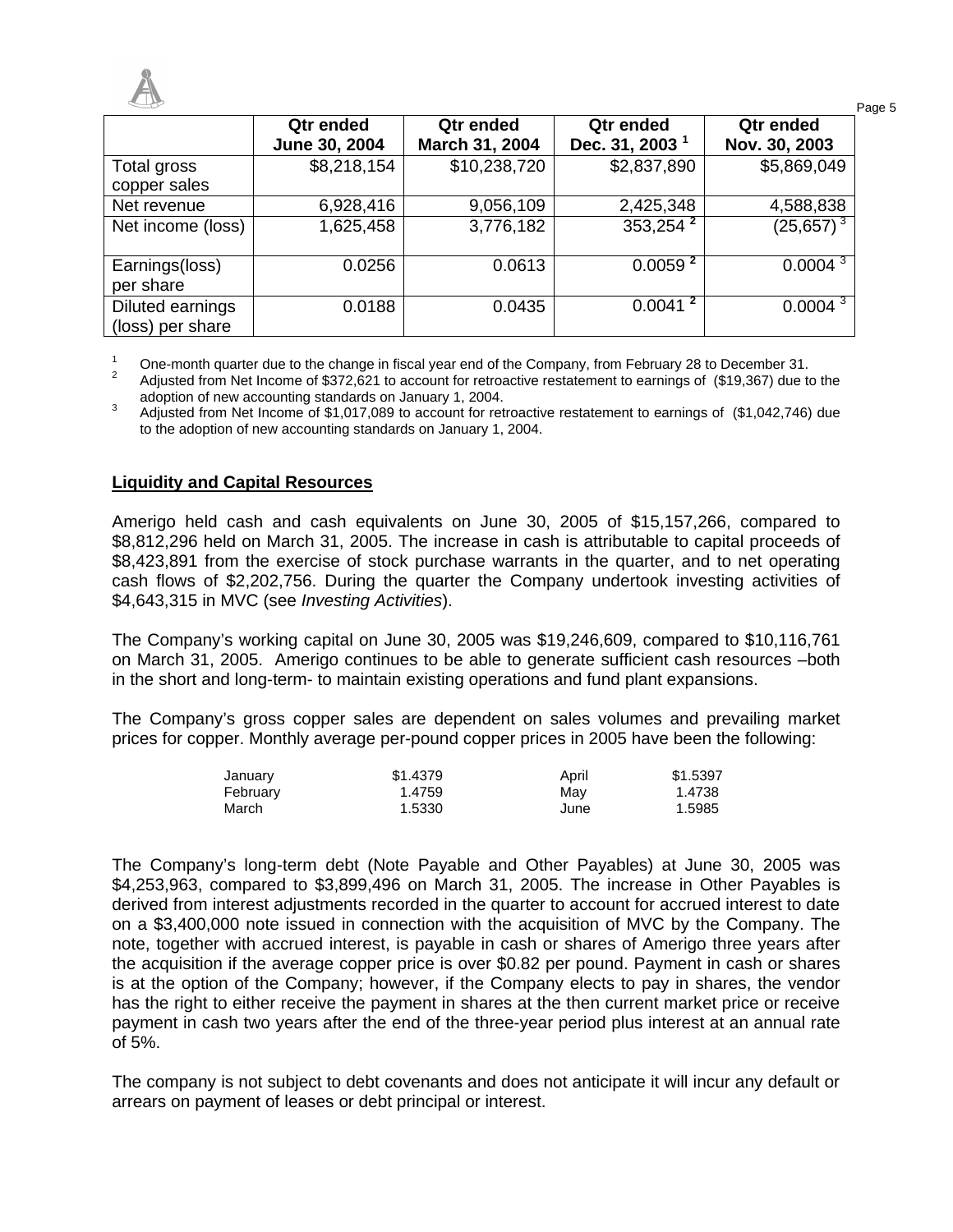

As of June 30, 2005 the Company had 2,510,000 outstanding share purchase options (with exercise prices ranging from Cdn\$0.36 to Cdn\$2.00). During the quarter ended June 30, 2005, 14,928,060 warrants were exercised for net proceeds of \$8,423,891.

## *Investing Activities*

The Company has been able to undertake significant plant expansions in MVC, without relying on additional equity or debt funding. During the quarter ended June 30, 2005 investing activities pursuant to the Phase II expansion continued as anticipated. Capital expenditures were \$4,643,315 in the quarter and \$9,160,973 in the six months ended June 30, 2005. In addition to the Phase II expansion, the Company completed its molybdenum production plant in the first quarter of 2005.

Maintenance expenditure to plant and equipment during the quarter ended June 30, 2005 was \$896,082. These expenditures were met from MVC operating cashflow.

## **Transactions with Related Parties**

a) Minority Interest

The company holds its interest in MVC through its subsidiary Amerigo International Holdings Corp. ("Amerigo International"). Amerigo International is controlled by the company and is a wholly-owned subsidiary, except for certain outstanding Class A shares which are shown on the company's Balance Sheet as Minority Interest at their book value of \$1,000. The class A shares are owned indirectly by two directors of the company.

The holders of the Class A shares are not entitled to any dividend or to other participation in the profits of Amerigo International, except for a total royalty dividend calculated as follows:

- \$0.01 for each pound of copper equivalent produced by MVC or any successor entity to MVC if the price of copper is under \$0.80, or
- \$0.015 for each pound of copper equivalent produced by MVC or any successor entity to MVC if the price of copper is \$0.80 or more.

During the quarter ended June 30, 2005, a royalty dividend of \$160,815 was paid or accrued to the Amerigo International Class A shareholders on the basis described above. At June 30, 2005 \$62,765 of this amount was payable.

b) Management fees

During the quarter ended June 30, 2005 the Company paid or accrued \$72,592 in management fees to certain directors and officers of the Company.

## c) Directors fees and remuneration to officers

During the quarter ended June 30, 2005 the Company paid or accrued \$22,544 in directors' fees and expenses paid to independent directors and \$20,930 in consulting fees paid to certain officers of the company. Directors' fees and consulting fees are categorized as Salaries, Consulting and Professional Fees in the Company's consolidated financial statements.